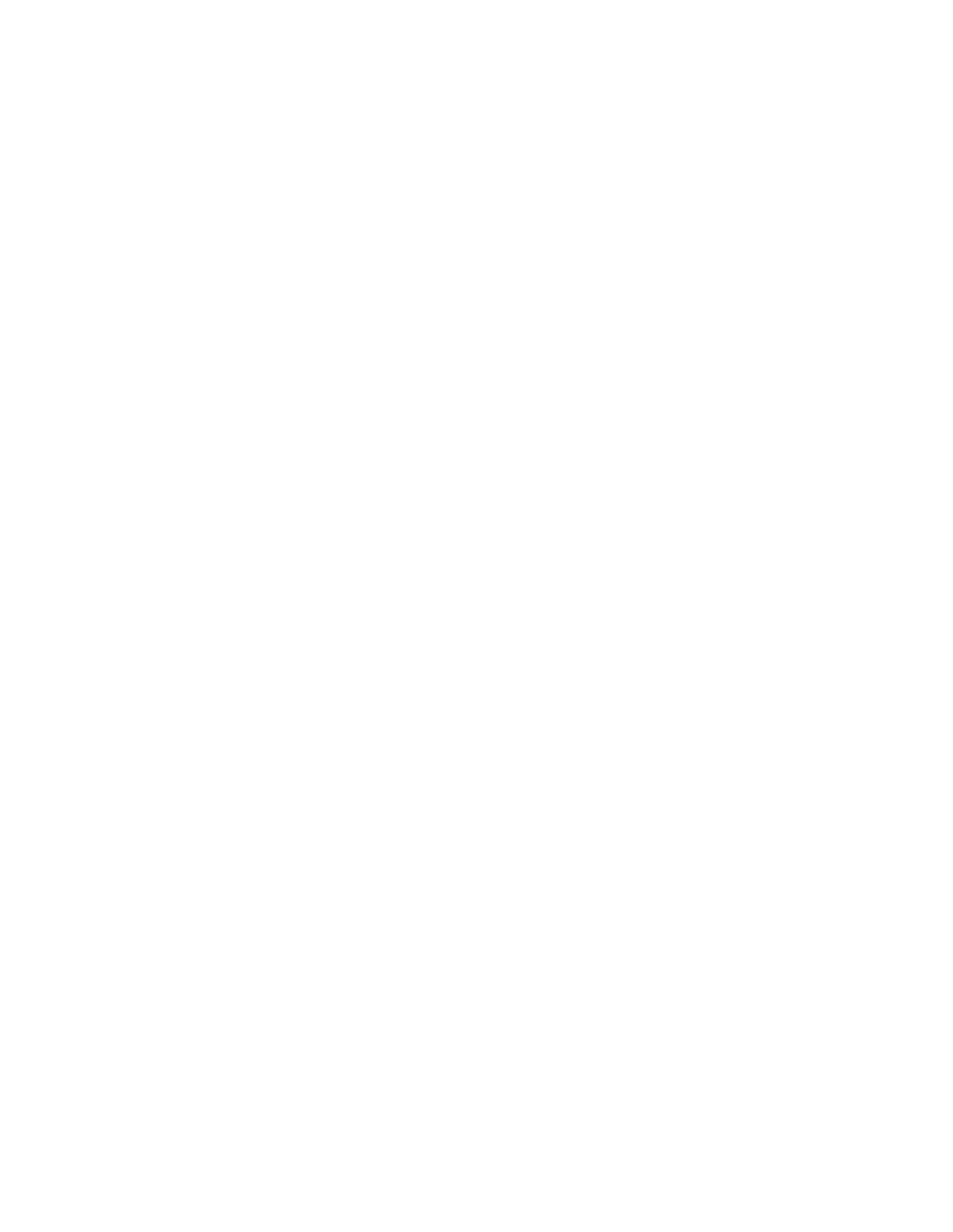# **The Potential Budgetary Impact of Recognizing Same-Sex Marriages**

### June 21, 2004

The federal government does not recognize "marriages" of same-sex couples either for receipt of federal benefits or for tax purposes. The 1996 Defense of Marriage Act (Public Law 104-199) provides that the federal government will honor only marriages between one man and one woman. It also stipulates that no state, territory, or possession of the United States or Indian tribe can be required to recognize a same-sex marriage performed in any other jurisdiction.

The potential effects on the federal budget of recognizing same-sex marriages are numerous. Marriage can affect a person's eligibility for federal benefits such as Social Security. Married couples may incur higher or lower federal tax liabilities than they would as single individuals. In all, the General Accounting Office has counted 1,138 statutory provisions—ranging from the obvious cases just mentioned to the obscure (landowners' eligibility to negotiate a surface-mine lease with the Secretary of Labor)—in which marital status is a factor in determining or receiving "benefits, rights, and privileges."1 In some cases, recognizing same-sex marriages would increase outlays and revenues; in other cases, it would have the opposite effect. The Congressional Budget Office (CBO) estimates that on net, those impacts would improve the budget's bottom line to a small extent: by less than \$1 billion in each of the next 10 years (CBO's usual estimating period). That result assumes that same-sex marriages are legalized in all 50 states and recognized by the federal government.

The number of same-sex couples who would marry if they had the opportunity is unknown, but the 2000 census offers some insights. The census does not ask about sexual orientation, but it allows people living with a nonrelative to identify themselves as "partners" instead of "housemates/roommates." Almost 600,000 households (or 1.2 million people) identified themselves as same-sex partners in 2000, roughly half in male couples and half in female couples. They represented about 0.6 percent of the total adult population and almost 1 percent of people between the ages of 30 and  $50<sup>2</sup>$  By several common measures of stability—age, home ownership, and length of residence—those 600,000 same-sex couples

<sup>1.</sup> General Accounting Office, *Defense of Marriage Act: Update to Prior Report*, GAO-04-353R (January 23, 2004).

<sup>2.</sup> By comparison, the 2000 census counted 54 million married-couple households and 4.9 million households with unmarried, opposite-sex partners. See Bureau of the Census, *Married-Couple and Unmarried-Partner Households: 2000*, Census 2000 Special Reports, No. CENSR-5 (February 2003).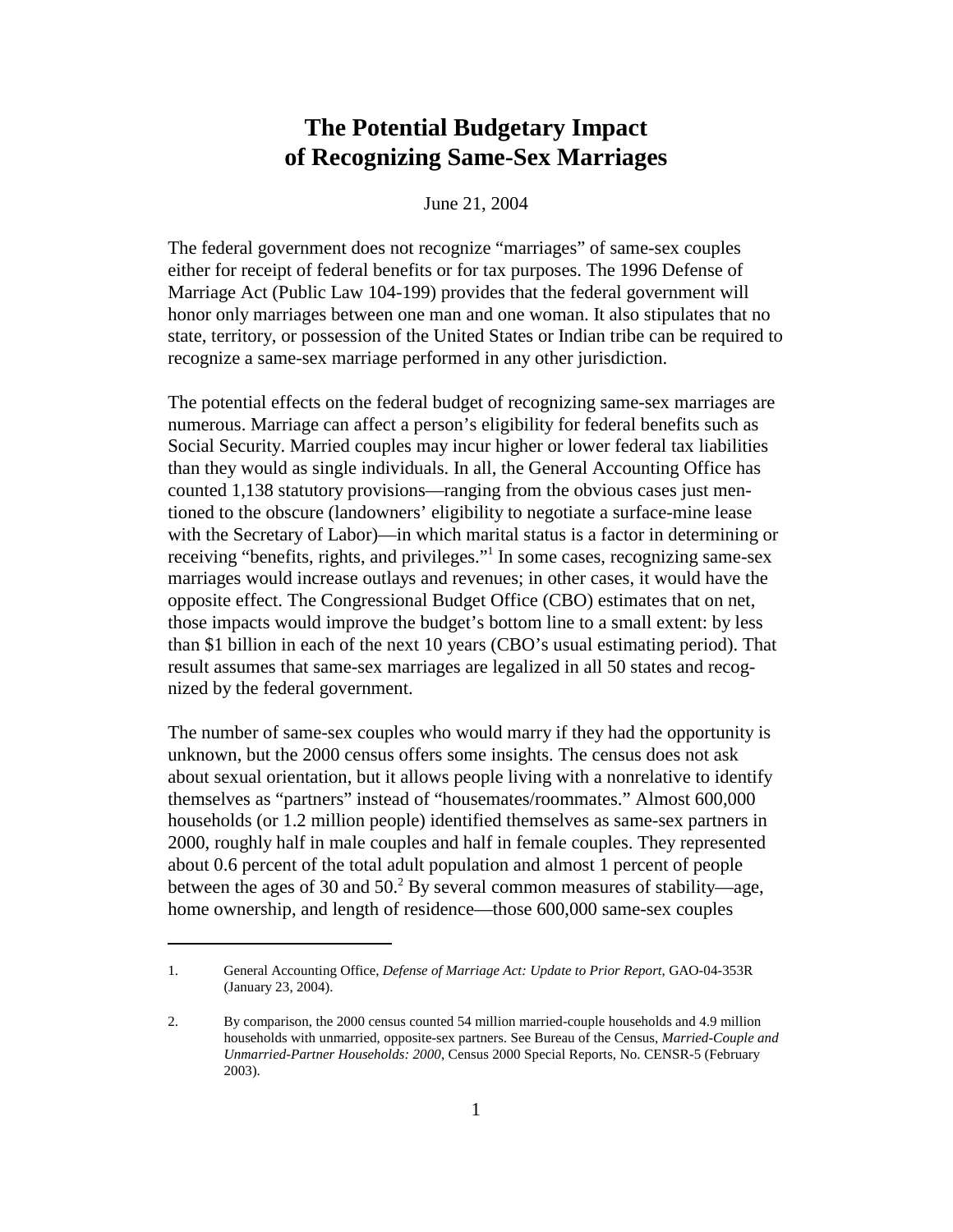resemble married couples more than they resemble other cohabiting households, so it seems reasonable to assume that many of them would marry if given the chance.3 Some would not, of course; but other same-sex couples who did not live together, or who labeled themselves "roommates" rather than "partners" in the census, might choose to marry. The census also contained limited data about the income, earnings, and assets of those 600,000 couples—clues that CBO used to gauge budgetary impacts.

For the purposes of this analysis, CBO assumed that about 0.6 percent of adults would enter into same-sex marriages if they had the opportunity. (That proportion is equivalent to nearly 600,000 couples in 2000, with adjustment for subsequent population growth of about 1 percent a year.) CBO's estimates reflect significant uncertainty because predicting how many same-sex couples would marry is difficult and because data on their incomes, assets, and participation in federal benefit programs are sparse.

# **Effects on Revenues**

Recognizing same-sex marriages would affect federal revenues through both the individual income tax and the estate tax. Neither effect would be large relative to total federal revenues. Receipts from other taxes—in particular, payroll taxes would be unlikely to change significantly.

On balance, legalization of same-sex marriages would have only a small impact on federal tax revenues, CBO estimates. Revenues would be slightly higher: by less than \$400 million a year from 2005 through 2010 and by \$500 million to \$700 million annually from 2011 through 2014. Those amounts represent less than 0.1 percent of total federal revenues.

The impact on revenues varies over time in part because, under current law, tax provisions will change in almost every year between now and 2011 and in part because incomes change over time. CBO's estimates are based on current law and assume that provisions in the Economic Growth and Tax Relief Reconciliation

<sup>3.</sup> Before the 2000 census, researchers James Alm, M.V. Lee Badgett, and Leslie A. Whittington used a variety of sources (the National Health and Social Life Survey, the General Social Survey, and data from the National Opinion Research Center) to reach a similar estimate: that about 550,000 same-sex couples might marry. See Alm, Badgett, and Whittington, "Wedding Bell Blues: The Income Tax Consequences of Legalizing Same-Sex Marriage," *National Tax Journal*, vol. 53, no. 2 (June 2000), pp. 201-214. That study estimated that male couples would make up almost two-thirds of those marrying. By contrast, about two-thirds of the same-sex couples who wed in San Francisco; Portland, Oregon; and Massachusetts in early 2004 were female. See Evelyn Nieves, "The Women's Marriage March: Majority of Same-Sex Couples Who Took Vows Are Female," *Washington Post*, May 25, 2004, p. A3.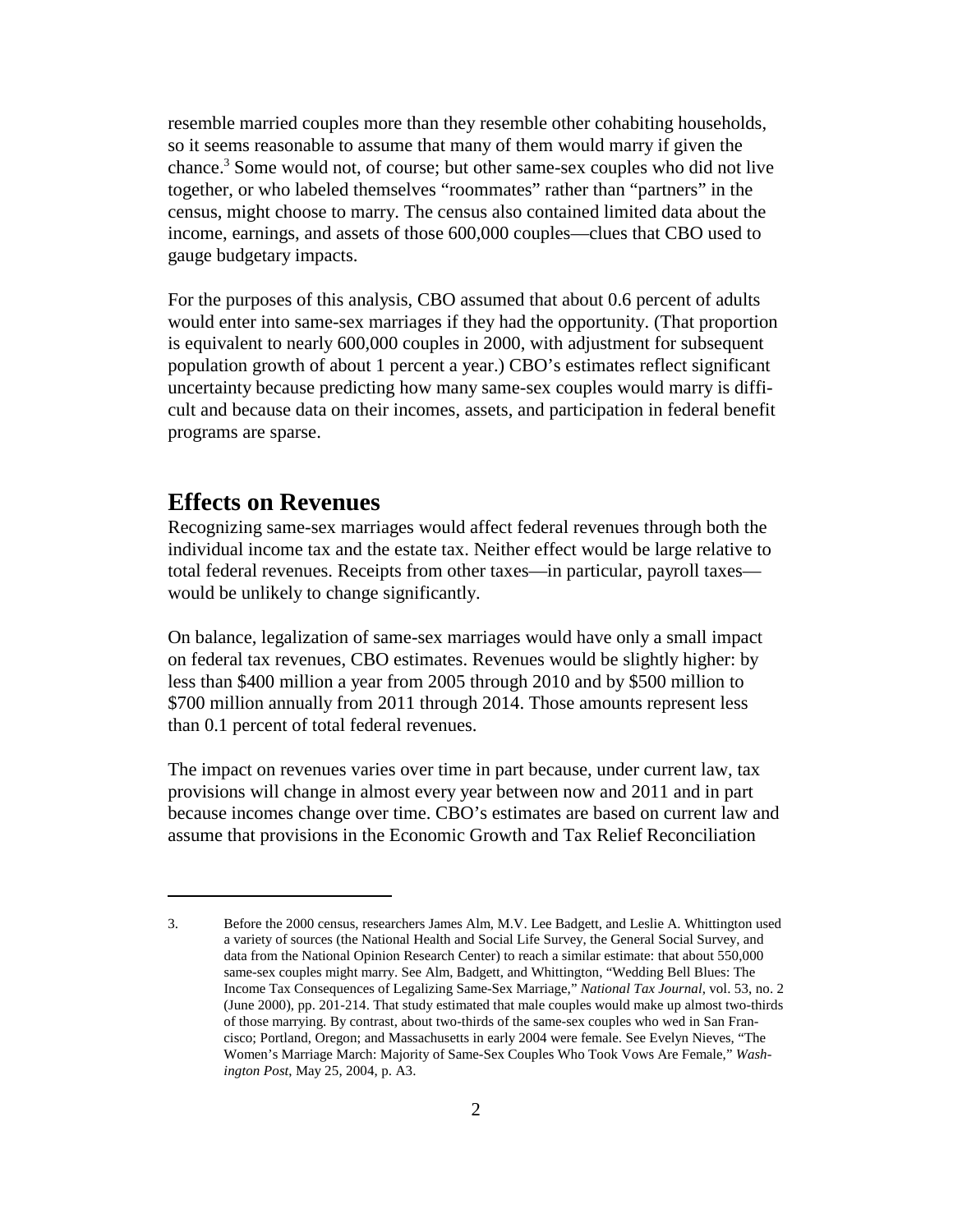Act of 2001 (EGTRRA) and the Jobs Growth and Tax Relief Reconciliation Act of 2003 (JGTRRA) expire as scheduled rather than be extended.

The estimates are highly uncertain for several reasons. First, data from the 2000 census may not accurately represent the number of same-sex couples, both because of misreporting by respondents and because of misinterpretation of reported relationships by the Census Bureau. Second, how many same-sex partners would marry if allowed is unknown; CBO assumed that age and income would influence their decision, as appears to be the case for heterosexual couples. And third, allowing same-sex marriages could result in behavioral changes that would alter the number of gay and lesbian people in partnered relationships. Despite those uncertainties, however, CBO concluded that any effect of same-sex marriages on federal revenues would be small.

### **Income Tax Revenues**

Recognizing same-sex marriages for federal tax purposes would require people in those marriages to file income tax returns as couples, either jointly or separately. For almost all married couples, filing jointly rather than separately results in lower tax liability. Depending on the division of income between spouses, marriage can lead to either higher income tax liability (a "marriage penalty") or lower liability (a "marriage bonus"). The greater the similarity in the two spouses' earnings, the more likely the couple is to incur a marriage penalty. Conversely, the greater the disparity in earnings, the more likely the couple is to receive a marriage bonus. When one spouse earns all of a couple's income, the couple always gets a bonus.

Together, EGTRRA and JGTRRA will reduce the number of couples incurring marriage penalties and increase the number receiving bonuses between now and 2010. JGTRRA provided relief from marriage penalties for 2003 and 2004 in the form of a higher standard deduction and broader 15 percent tax bracket for married couples. For 2005 through 2010, that relief is first reduced and then reinstated under the provisions of EGTRRA. Because of those changes and rising real (inflation-adjusted) incomes, marriage penalties would dominate during that period, and same-sex marriages would increase revenues by between \$200 million and \$400 million each year. After 2010, the expiration of all of EGTRRA's provisions would raise marriage penalties further, and revenues would be \$500 million to \$700 million higher each year than they would be if same-sex marriages were not recognized. (Permanently extending the marriage-penalty provisions in EGTRRA would reduce those revenue gains to less than \$400 million per year after 2010.)

#### **Estate Tax Revenues**

A second effect of same-sex marriages on federal revenues could come through the estate tax, but that effect is almost certain to be small. Little is known about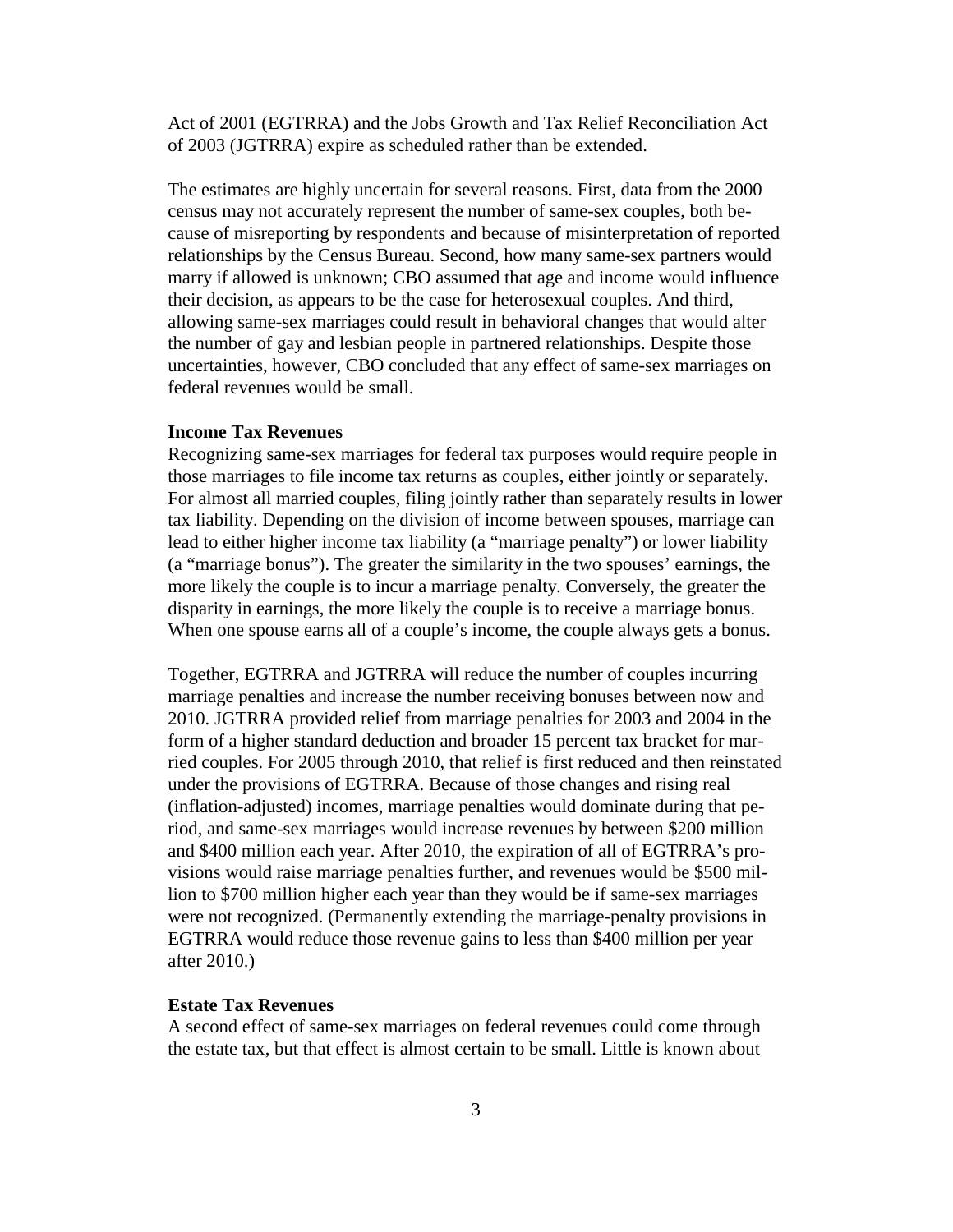the estate taxes that same-sex couples pay under current law. However, the effect of allowing same-sex marriages can be gauged by assuming that the partners would behave like other couples in terms of leaving inheritances.

The main impact of same-sex marriages on estate taxes would come through the unlimited spousal exemption, which allows a person to leave any amount of assets to his or her spouse without incurring estate tax liability. As a result, wealthy married couples can exempt twice as much wealth from estate taxes as single people can and thus can often pay lower estate taxes than they would if they were unmarried.4 Furthermore, marriage can defer the payment of estate taxes until the death of the second spouse, thus shifting revenues into later years. Because the estate tax is scheduled to decline steadily through 2010 and then return abruptly to its pre- 2001 levels, that shift could increase revenues by moving taxation from a relatively low-tax year (through 2010) into a higher-tax year (after 2010). Extending the estate tax provisions of EGTRRA beyond 2010 would eliminate that possible revenue gain.

Notwithstanding those complexities, under current law, allowing same-sex marriages would have little impact on estate tax liabilities. That conclusion assumes that same-sex married couples would behave similarly to heterosexual married couples in terms of how they bequeathed their estates. If they behaved differently, however, allowing same-sex marriages could have different effects on estate tax revenues. For example, anecdotal evidence suggests that gay decedents currently leave more of their assets to charitable institutions than their heterosexual counterparts do. If allowing same-sex marriages caused that behavior to change—for example, if same-sex couples had more children to whom they left their estates revenues could rise. Currently, about one in three lesbian couples and one in five gay couples live in a household with their own children.5 Those proportions might rise if same-sex marriages were legalized.

<sup>4.</sup> That effective doubling of the exemption occurs as follows: when the first spouse dies, he or she can pass on to heirs other than the surviving spouse an amount equal to the single exemption without owing estate tax. The balance of the estate goes to the surviving spouse, also without tax because of the unlimited spousal exemption. When the second spouse dies, an additional amount equal to the single exemption goes to heirs, again without tax. The couple thus has an effective exemption equal to twice the single exemption. If each spouse has assets of his or her own exceeding the exemption, marriage will have no effect on estate tax liability, other than on the timing of tax receipts. But if the assets of one spouse exceed the exemption and those of the other spouse do not, marriage will result in a higher combined exemption.

<sup>5.</sup> Bureau of the Census, *Married-Couple and Unmarried-Partner Households: 2000*, Table 4, p. 9.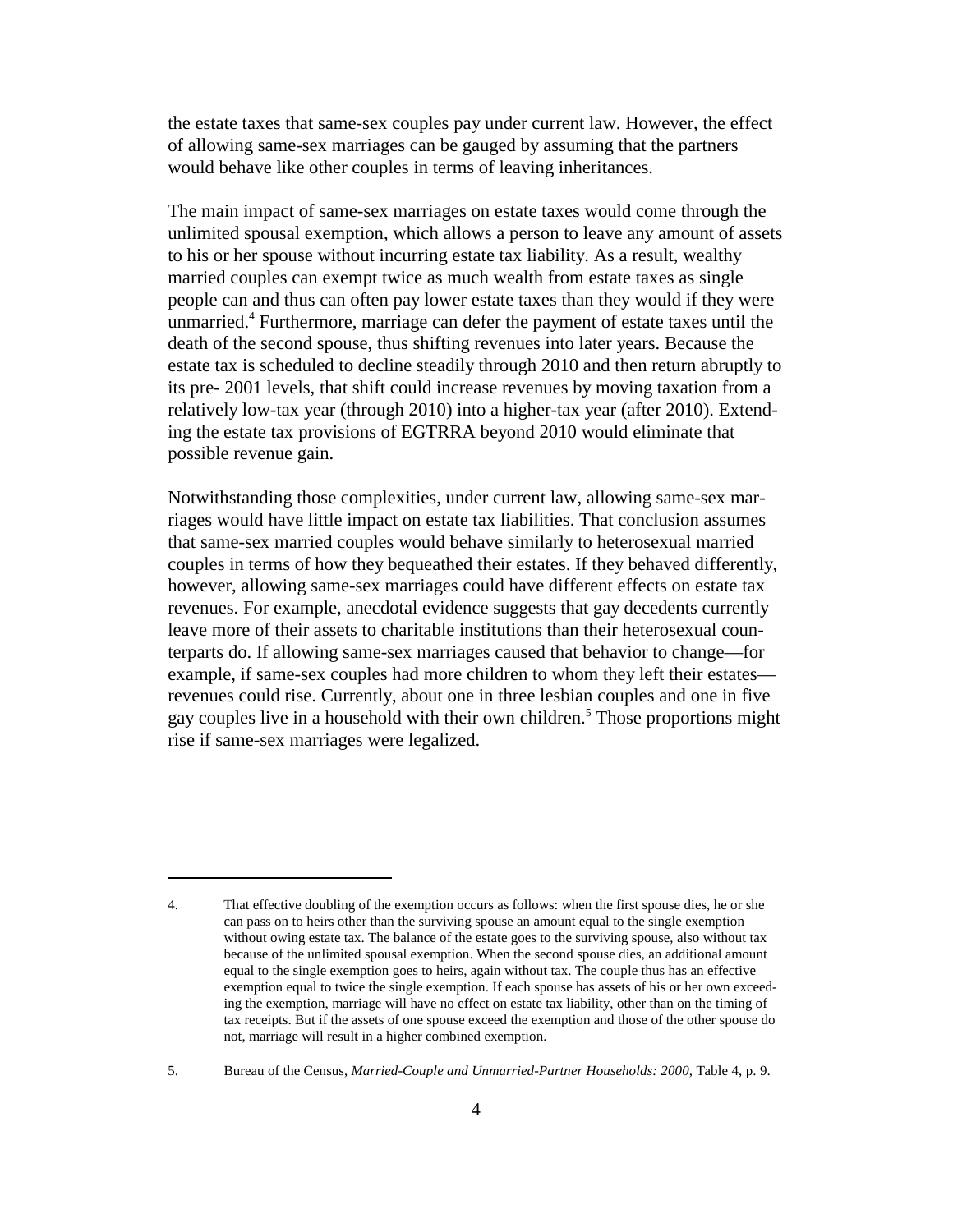# **Effects on Outlays**

Marital status has a direct impact on people's eligibility for some federal payments, such as Social Security benefits, veterans' benefits, and civil service and military pensions. It can affect other benefits indirectly if a spouse's income and assets enter into determinations of eligibility. The discussion below focuses on socalled mandatory, or direct, spending—programs like Social Security that make payments to anyone who is qualified and applies—because the budgetary effects on those programs of recognizing same-sex marriages would occur automatically and would not depend on future annual appropriations.

Recognizing same-sex marriages would increase outlays for Social Security and for the Federal Employees Health Benefits (FEHB) program, CBO estimates, but would reduce spending for Supplemental Security Income (SSI), Medicaid, and Medicare. Effects on other programs would be negligible. Altogether, CBO concludes, recognizing same-sex marriages would affect outlays by less than \$50 million a year in either direction through 2009 and reduce them by about \$100 million to \$200 million annually from 2010 through 2014.

#### **Social Security**

With estimated payments of \$488 billion in 2004, Social Security is both the largest federal program and the one in which marital history plays the greatest role in determining benefits. Under Social Security rules:

- The spouse of a retired or disabled worker—assuming that he or she meets age and other requirements—can receive 50 percent of the worker's benefit, subject to reductions for early retirement (before age 65 or, eventually, age 67) and, if children are also eligible, subject to a cap on total family benefits. Thus, the basic benefit for a married couple with one earner is 1.5 times that for an unmarried worker with the same work history.
- The widow or widower of an insured worker—again, if he or she meets age and other requirements—can receive 100 percent of the worker's benefit.
- **EXECUTE:** Divorced spouses can collect either type of benefit described above if they were married to an eligible worker for at least 10 years.<sup>6</sup>

<sup>6.</sup> Relatively few people collect on an ex-spouse's record: about 375,000 spouses and 625,000 widow(er)s did so in December 2002 (including those who were eligible for smaller benefits in their own right) out of a total of 46 million Social Security recipients. The 10-year requirement clearly limits that number. More than half of marriages that end in divorce do so before the couple's eighth anniversary, according to Bureau of the Census, *Number, Timing, and Duration of Marriages and Divorces: 1996*, Current Population Reports, P70-80 (February 2002), Table 6, p. 12.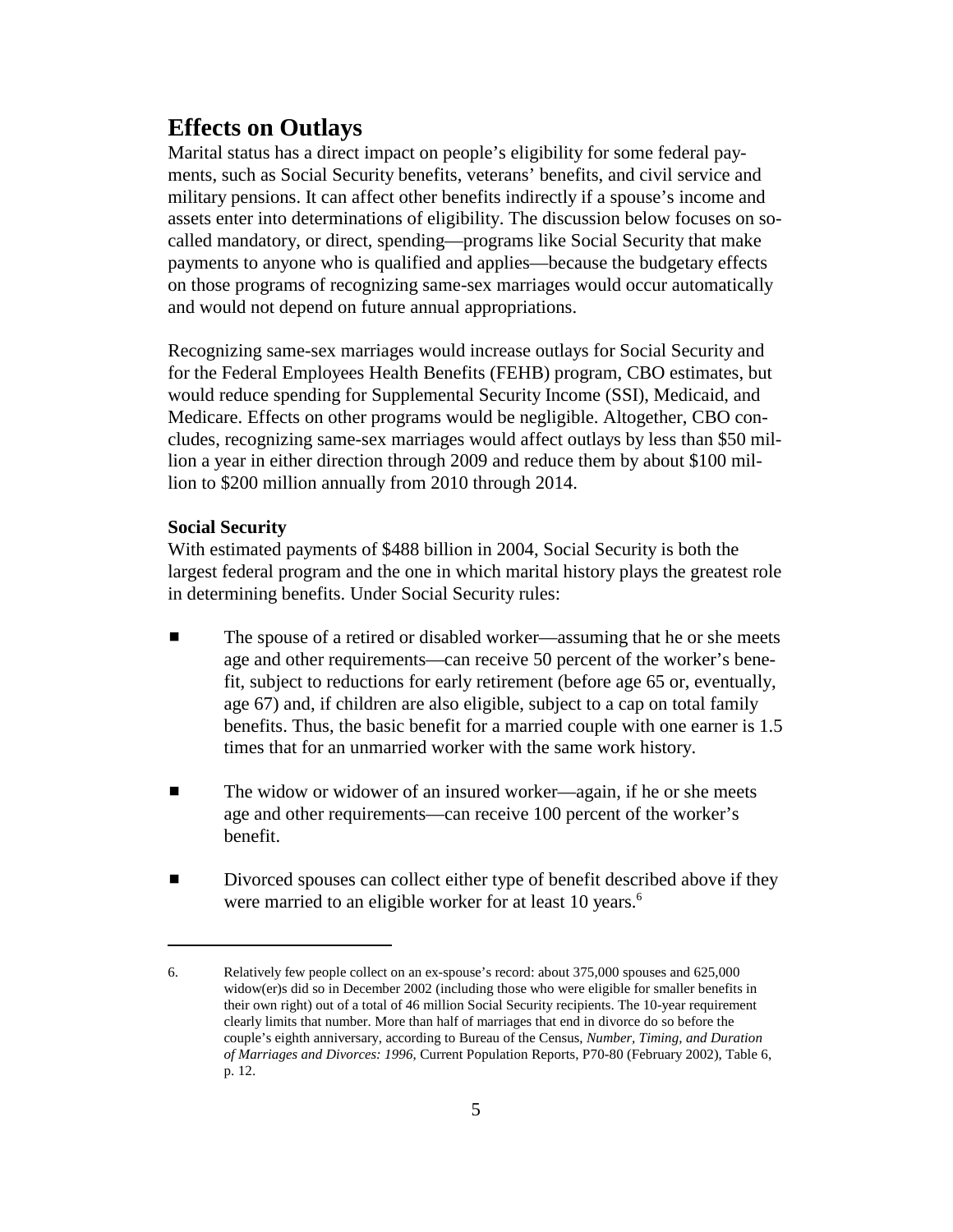If a spouse or widow(er) has worked long enough (generally 10 years) to earn retired- or disabled-worker benefits on his or her own, Social Security does not pay both benefits. Instead, it pays the larger of the two amounts for which the recipient is eligible. Technically, such people are labeled "dually entitled" and receive their own benefit plus the excess, if any, of their other benefit.

As a general rule, married people fare better under Social Security than single people do, and married couples with one earner fare better than two-earner couples do. One-earner couples get an extra 50 percent of the worker's check while both spouses are alive and a lifetime benefit if the worker dies first. (In a typical pension plan, by contrast, benefits stop at the worker's death unless he or she chose a reduced, joint-and-survivor annuity.) Two-earner couples gain less from the spousal benefit because it may exceed the lower earner's own benefit by little or nothing.<sup>7</sup> But even in two-earner couples, the husband typically earns more and dies first, and his widow gets his higher benefit for life. People who never marry do not gain from those provisions.

Benefits paid to spouses and widow(er)s account for almost one-fifth of Social Security spending. In 2004, \$21 billion in benefits will go to 5.5 million spouses and \$69 billion to 8 million aged widows and widowers, CBO estimates. Almost half of those recipients are dually entitled.<sup>8</sup>

If permitted to marry, same-sex couples would benefit from those spousal and survivor features. However, their gains would be modest, CBO expects, for two reasons. First, most same-sex couples include two workers, and on average, their earnings are closer to one another's than is the case for a husband and wife in a two-earner couple. Second, same-sex partners would generally collect survivor benefits for a shorter period. On average, such partners are the same age, and statistically they have the same life expectancy. By contrast, husbands are an average of two to three years older than their wives, earn more, and have a shorter

<sup>7.</sup> As a rule of thumb, the lower earner—usually the wife—will not receive a spousal benefit if she earned at least one-third as much as her husband over their lifetimes, because her own benefit will be higher. That outcome stems from the weighted formula used to calculate benefits. Social Security bases benefits on a worker's highest 35 years of earnings and aims to "replace" more earnings for a lower-paid worker than for a higher-paid one. Thus, a worker who earned an average of \$4,500 a month (in today's dollars) might get a benefit of about \$1,655 a month (before any reductions for early retirement), and a worker who earned only one-third as much (\$1,500 a month, on average) would qualify for a basic monthly benefit of \$835—more than half of the higher earner's amount.

<sup>8.</sup> The most readily available figures from the Social Security Administration show far fewer spouse and widow(er) recipients—about 2.8 million and 4.6 million, respectively. That is because dually entitled people are already included among retired workers and disabled workers, so listing them again would constitute double-counting. Adding an estimated 2.7 million dually entitled spouses and 3.6 million dually entitled widow(er)s yields the totals cited above. For more information, see Social Security Administration, *Annual Statistical Supplement* (various years), Table 5G2.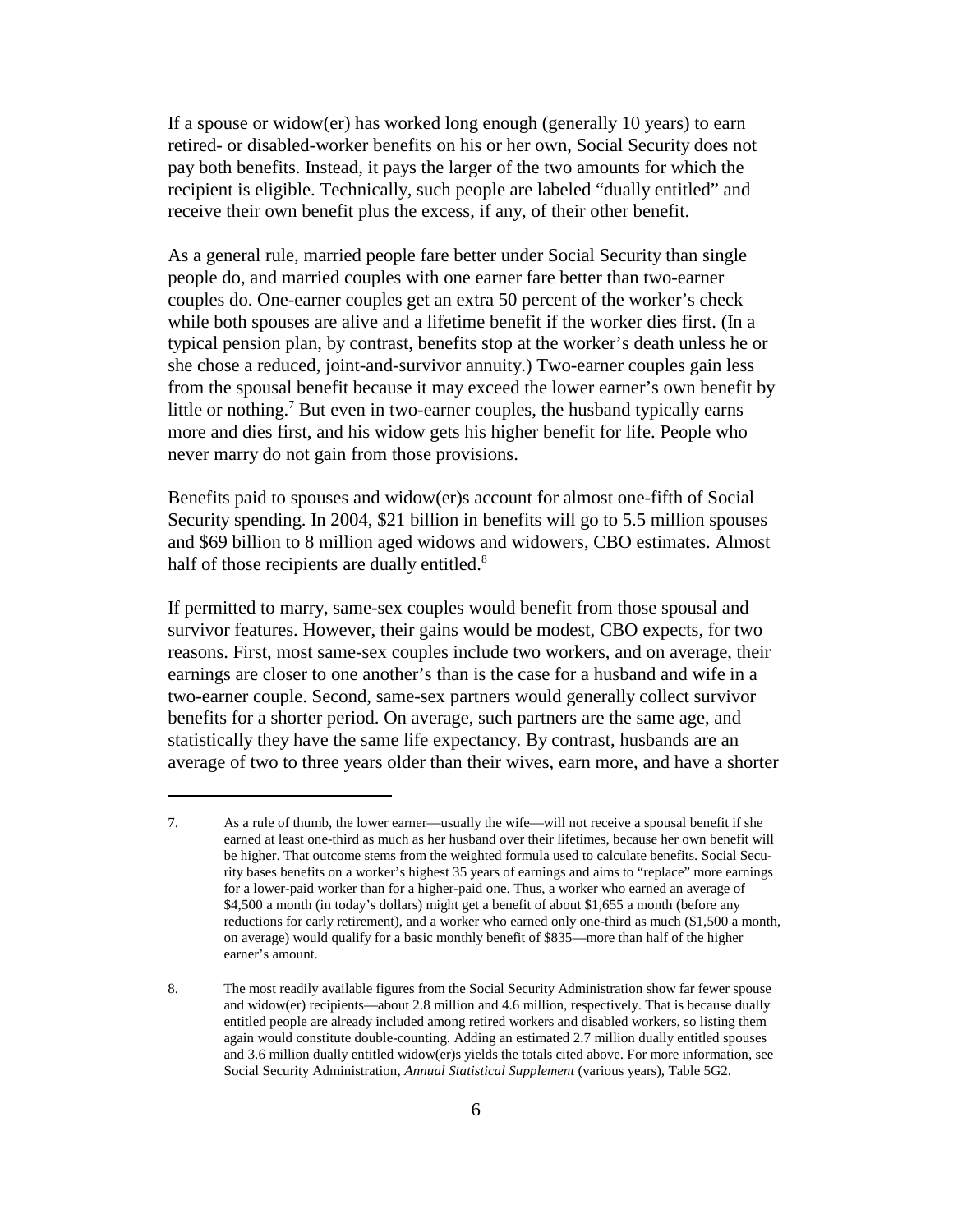life expectancy. An average married woman can expect to spend six or seven years as a widow.

From analyzing the joint earnings (and Social Security income, if applicable) of the same-sex partnerships in the 2000 census, CBO judges that only 30 percent would receive higher benefits as a retired couple than they would as two single people. And about half of same-sex couples would collect higher benefits after one partner died than they would under current law. Taking into account the age mix and expected mortality of same-sex couples, CBO estimates that additional Social Security benefits would total about \$50 million in 2005 and grow to \$350 million in 2014 (equivalent to \$250 million in today's dollars, adjusted for intervening wage growth and cost-of-living increases).

That additional cost is small in the near term and grows over time as the couples age. According to the census, the average member of a same-sex couple in 2000 was in his or her early 40s. In only about 10 percent of partnerships were both partners age 62 or older, the earliest age for receiving Social Security retirement benefits. In the next few decades, many more couples will reach age 62, and some members will die, leaving their survivors eligible for widow(er)s' benefits if their marriages were recognized.

Children—chiefly the minor children of workers who have died—account for about 5 percent of Social Security benefits. Although large numbers of same-sex partners in the 2000 census were raising children, CBO estimates that allowing same-sex marriages would not add significantly to those benefits. Children may qualify for benefits on the earnings record of a biological or adoptive parent; the parent's marital status does not matter. Even if same-sex marriages led to more adoptions by such couples, the children involved would essentially replace one set of parents (their biological parents) with another (their adoptive parents). The two sets of parents might differ in key respects such as mortality and earnings, but any net effect on Social Security benefits for their children would most likely be small.

Finally, some recipients face marriage penalties in Social Security. Disabled adult children—grown children whose disability (usually mental retardation) occurred before age 22 and who therefore collect on a parent's record—lose their benefits if they marry. Widows and widowers who remarry before age 60 lose their former eligibility, although they may reclaim it if the remarriage ends in death or divorce. Same-sex marriages would trigger those penalties in a handful of cases, but CBO expects that such effects would be negligible.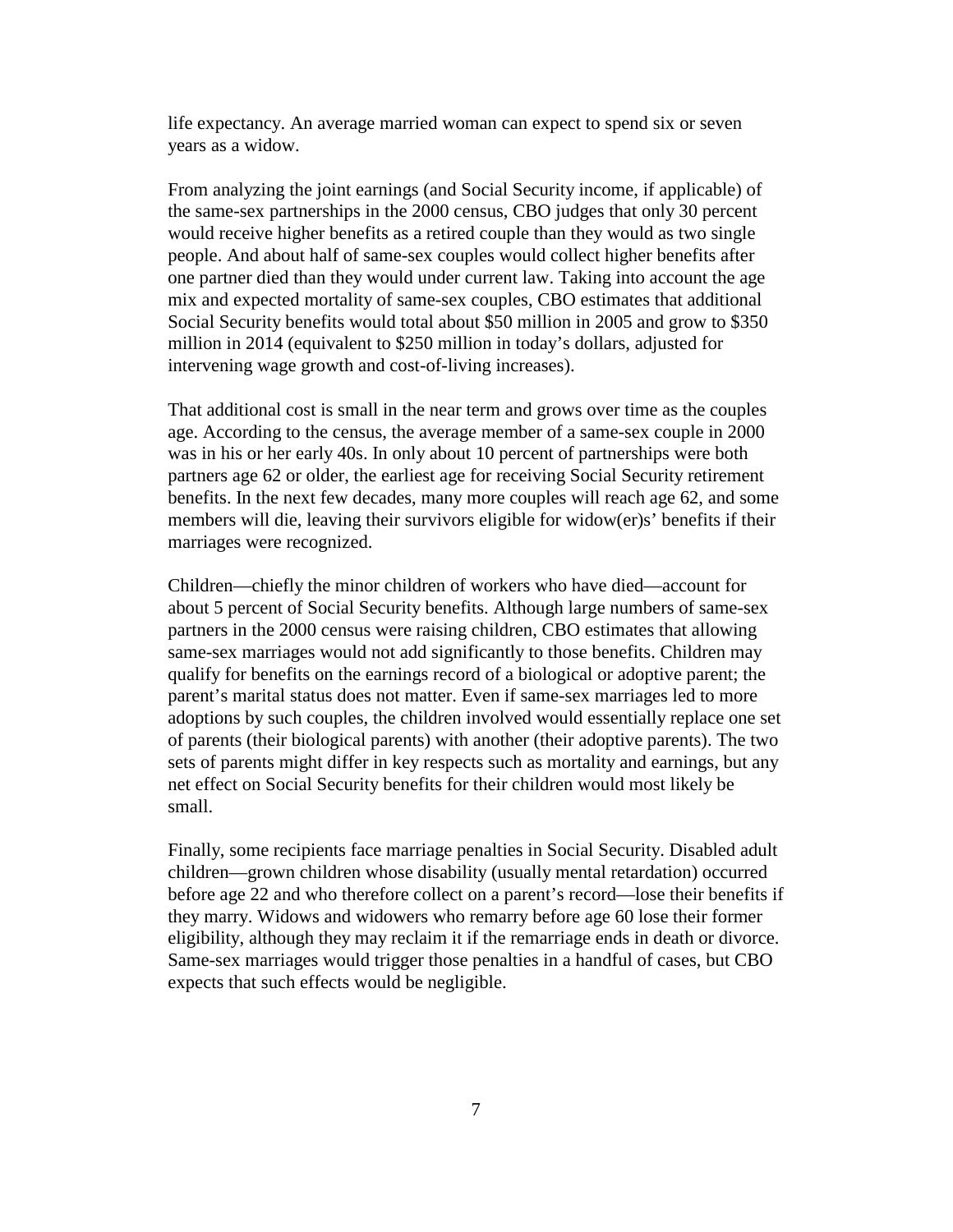#### **Other Federal Programs**

Although Social Security is the program that would be most obviously affected by changes in marital status, legalization of same-sex marriage would also change federal spending for various income-support and health programs.

**Supplemental Security Income**. Partners who now collect benefits from SSI—a means-tested program for the elderly and disabled—could lose some or all of their benefits if same-sex marriages were recognized, because their spouse's income and assets as well as their own would count toward their eligibility. In almost 25,000 (about 4 percent) of the same-sex partnerships reported in the 2000 census, one or (rarely) both partners received SSI benefits. Those participants would be unlikely to marry, but some would. More plausibly, partners who do not now collect SSI benefits would find their future applications rejected because of their spouse's income. As a result, legalization of same-sex marriages would save the SSI program about \$100 million a year by 2014, CBO estimates.

**Medicaid.** A joint federal/state program, Medicaid provides health coverage to some poor elderly and disabled people, children, and families. The federal share of spending will reach an estimated \$174 billion this year and \$352 billion in 2014. CBO expects about 58 million enrollees in 2014—18 million elderly and disabled people and 40 million other adults and children.

As with SSI, eligibility for Medicaid is generally linked to income and assets, so counting a spouse's resources could make some individuals ineligible. Participation in SSI generally confers Medicaid eligibility, which means that some people who lost SSI benefits would also lose Medicaid coverage. Other elderly and disabled individuals (including a small number of nursing-home residents) who qualify for Medicaid under current law could also lose eligibility if a couple's combined incomes and assets were considered. The extent to which people lost coverage would vary among states depending on the degree to which states disregard assets and income. By 2014, about 30,000 fewer elderly and disabled individuals would have Medicaid coverage than under current law, CBO estimates.

Counting a spouse's income and assets would likewise push some welfare recipients and other poor families above Medicaid's eligibility limits. Although an increase in family size could boost some families' chances of qualifying, the prevailing effect of combining incomes would be to reduce Medicaid eligibility. Most of the people losing Medicaid coverage would be children. Because parents face tighter eligibility rules than children do in most states, fewer of them are eligible for the program. In a same-sex couple in which one partner has little or no income, his or her children may qualify for Medicaid under current law. Those children could lose Medicaid coverage if both partners' incomes were considered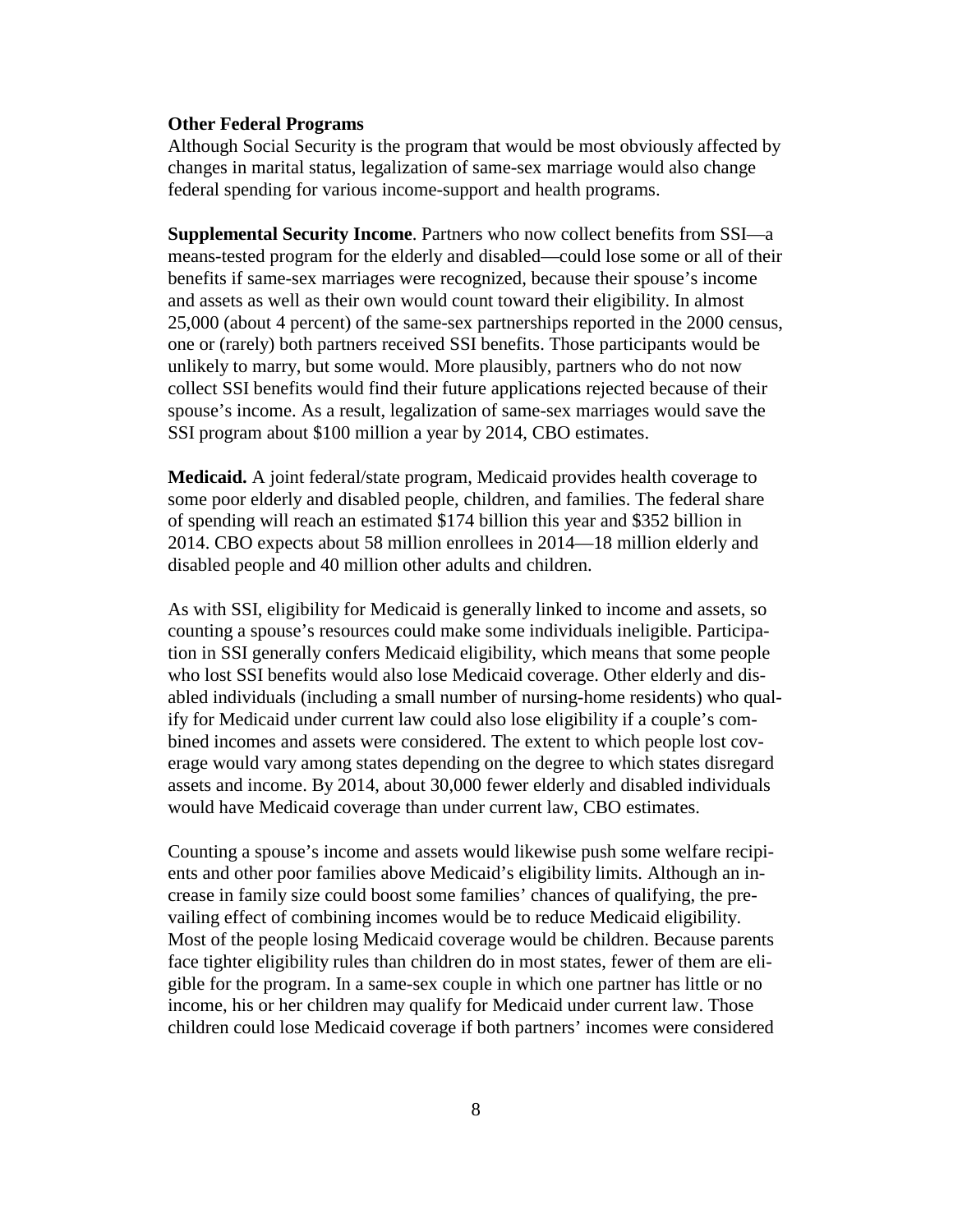in determining eligibility.<sup>9</sup> Furthermore, same-sex marriages might make some children who would otherwise be enrolled in Medicaid eligible for health insurance through an adoptive parent's or stepparent's employer. Such children might shift from Medicaid to private coverage. CBO estimates that by 2014, about 100,000 fewer children and their parents would have Medicaid coverage than under current law.

Conversely, Medicaid spending could increase for a small number of nursinghome residents. Under special rules for spouses living in the community—the socalled spousal impoverishment exemption—a noninstitutionalized spouse may shield a home and some other jointly owned assets from Medicaid's resource limits. Recognizing same-sex marriages would allow couples to protect more assets than they could as individuals (under current law) and thus shrink their expected contribution to the cost of nursing-home care.

In all, CBO expects, federal spending for Medicaid would decline by about \$400 million (or about 0.1 percent) in 2014 because of same-sex marriages and by smaller amounts in earlier years. Because states pay about 43 percent of the program's total costs, they would realize savings of about \$300 million in 2014.

**Medicare**. Savings would also occur in the new Medicare prescription drug benefit's low-income subsidy program. Under current law, people who meet certain income and asset tests are eligible to receive government subsidies for their costsharing payments and premiums for the drug benefit. Some of those people would no longer qualify if the income and assets they shared with a partner were considered for eligibility purposes. The resulting savings for Medicare would amount to less than \$50 million a year through 2014, CBO estimates.

**Federal Employees Health Benefits Program**. By recognizing same-sex marriages, the government would automatically extend health care insurance under the FEHB program to civil servants and civil service retirees who elected to cover a spouse. Under that program, the government pays almost three-quarters of health care premiums, and employees and annuitants pay the rest. The government's payments for annuitants constitute direct spending (spending that does not require an annual appropriation). CBO estimates that covering the same-sex spouses of retired enrollees in the FEHB program would cost the government less than \$50 million a year through 2014. Premiums for current employees, by contrast, come from agencies' salary and expense budgets, which are funded by appropriations.

<sup>9.</sup> Even if a child is related by blood or adoption to only one of the spouses—for example, if the child was born during a previous marriage—most states consider a stepparent's income and resources when determining the child's eligibility for welfare and Medicaid. Some stepparents, though, could newly gain Medicaid coverage, depending on their states' rules.